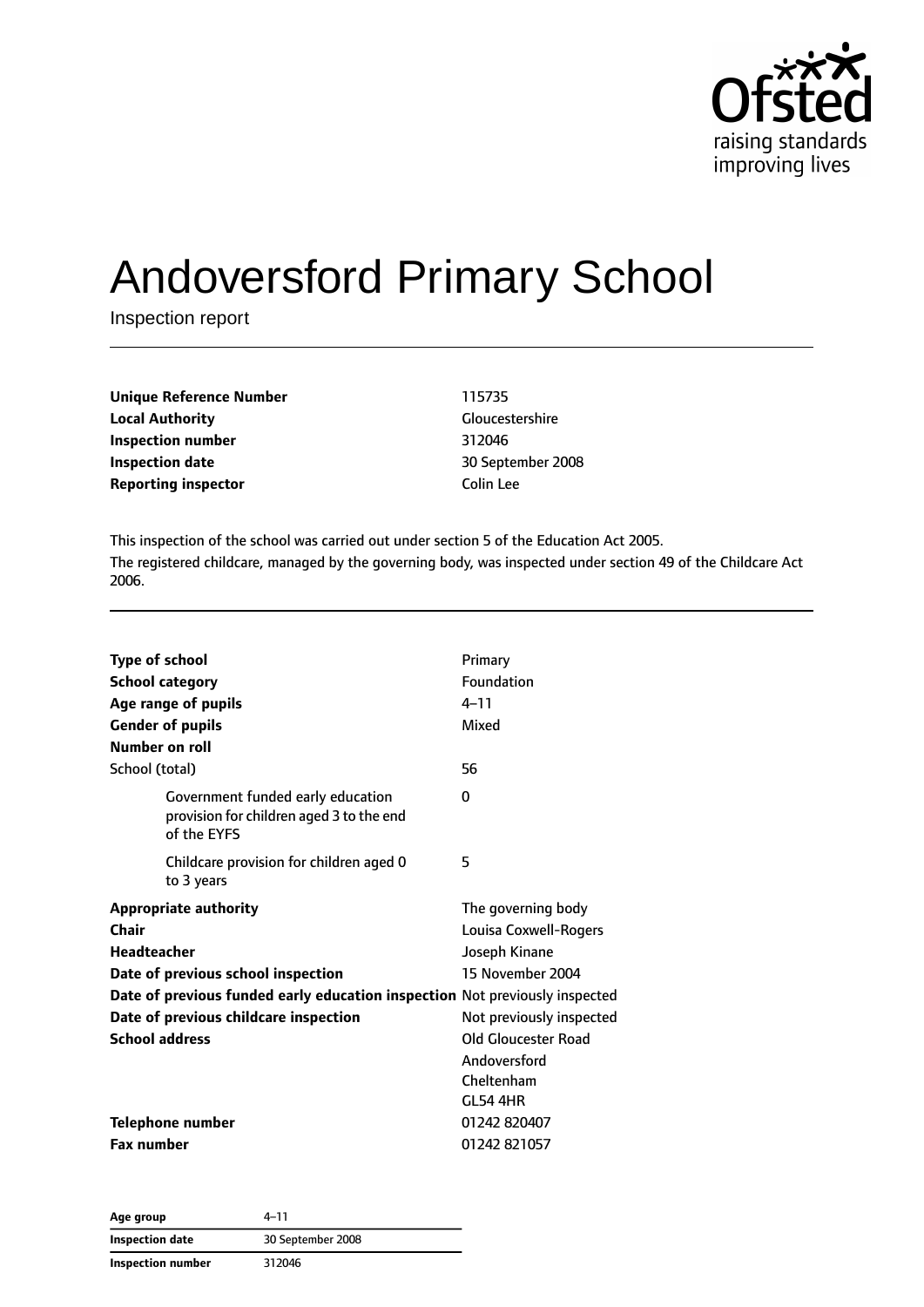.

<sup>©</sup> Crown copyright 2008

Website: www.ofsted.gov.uk

This document may be reproduced in whole or in part for non-commercial educational purposes, provided that the information quoted is reproduced without adaptation and the source and date of publication are stated.

Further copies of this report are obtainable from the school. Under the Education Act 2005, the school must provide a copy of this report free of charge to certain categories of people. A charge not exceeding the full cost of reproduction may be made for any other copies supplied.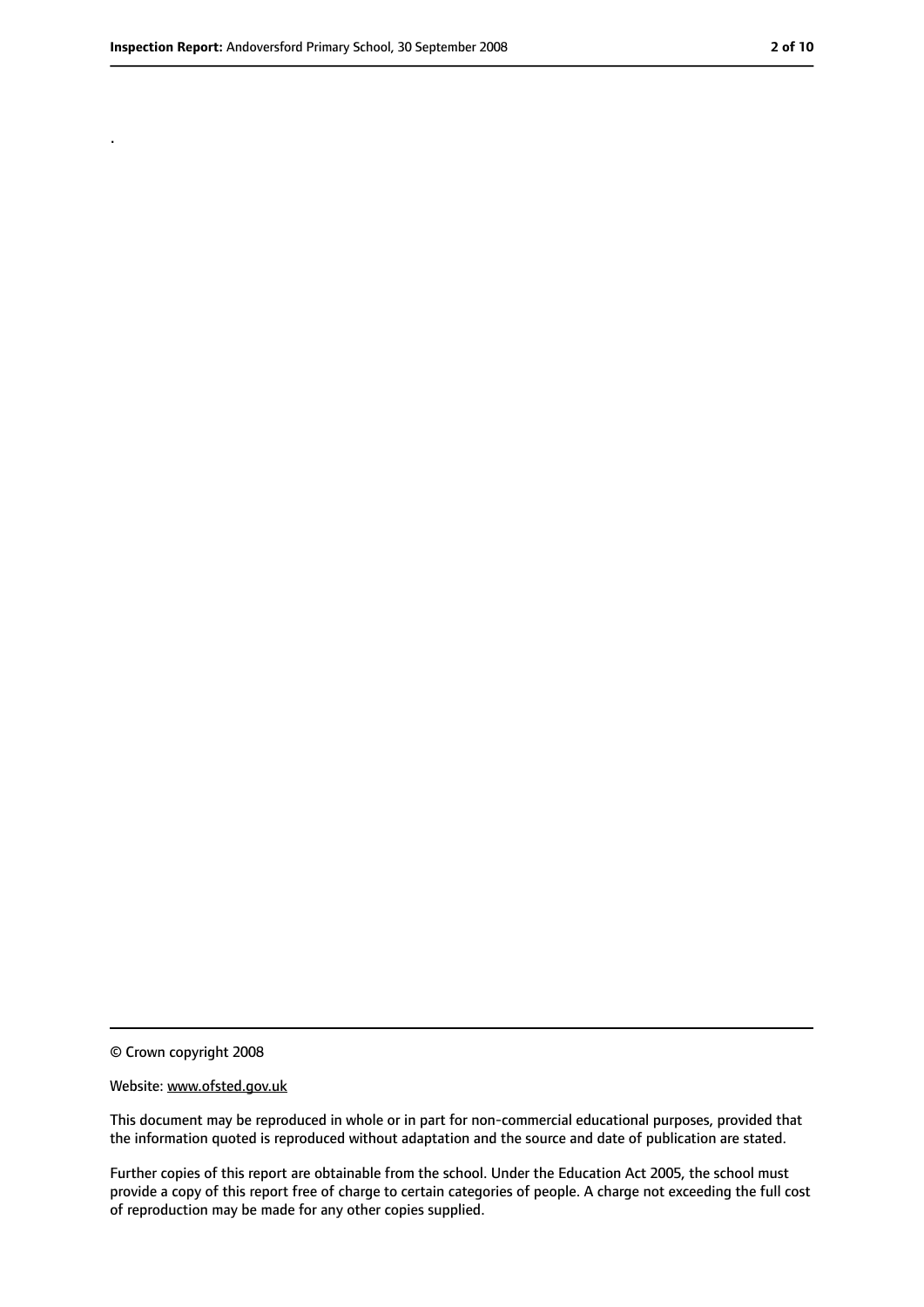# **Introduction**

The inspection was carried out by two Additional Inspectors who evaluated the overall effectiveness of the school and investigated in detail the following issues:

pupils' achievement and standards in writing

the tracking of pupils' progress and the school's response where progress is less than expected

pupils' own involvement in evaluating their own learning and progress.

Evidence was gathered from discussions with the headteacher and the senior teacher in her role as English subject leader, other staff, pupils and the chair of governors, and from the parental questionnaires. Lessons were observed, school self-evaluation and other documentation and samples of pupils' current and previous work were analysed. Other aspects of the school's work were not investigated in detail, but the inspectors found no evidence to suggest that the school's own assessments, as given in its self-evaluation form, were not justified.

## **Description of the school**

The school is smaller than average. Most pupils are from White British backgrounds. Children's attainment on entry is slightly below the levels expected for their age. The percentage of pupils with learning difficulties and/or disabilities is above average, as is the proportion with a statement of special educational needs. Pupils are taught in three mixed-age classes, one less than last year. Re-organisation has been necessary with falling numbers of pupils and has resulted in children in the Early Years Foundation Stage provision (EYFS) being taught in a class with Year 1 and 2 pupils. The school provides childcare through breakfast and after-school clubs, and a playgroup is to be registered this term.

#### **Key for inspection grades**

| Outstanding  |
|--------------|
| Good         |
| Satisfactory |
| Inadequate   |
|              |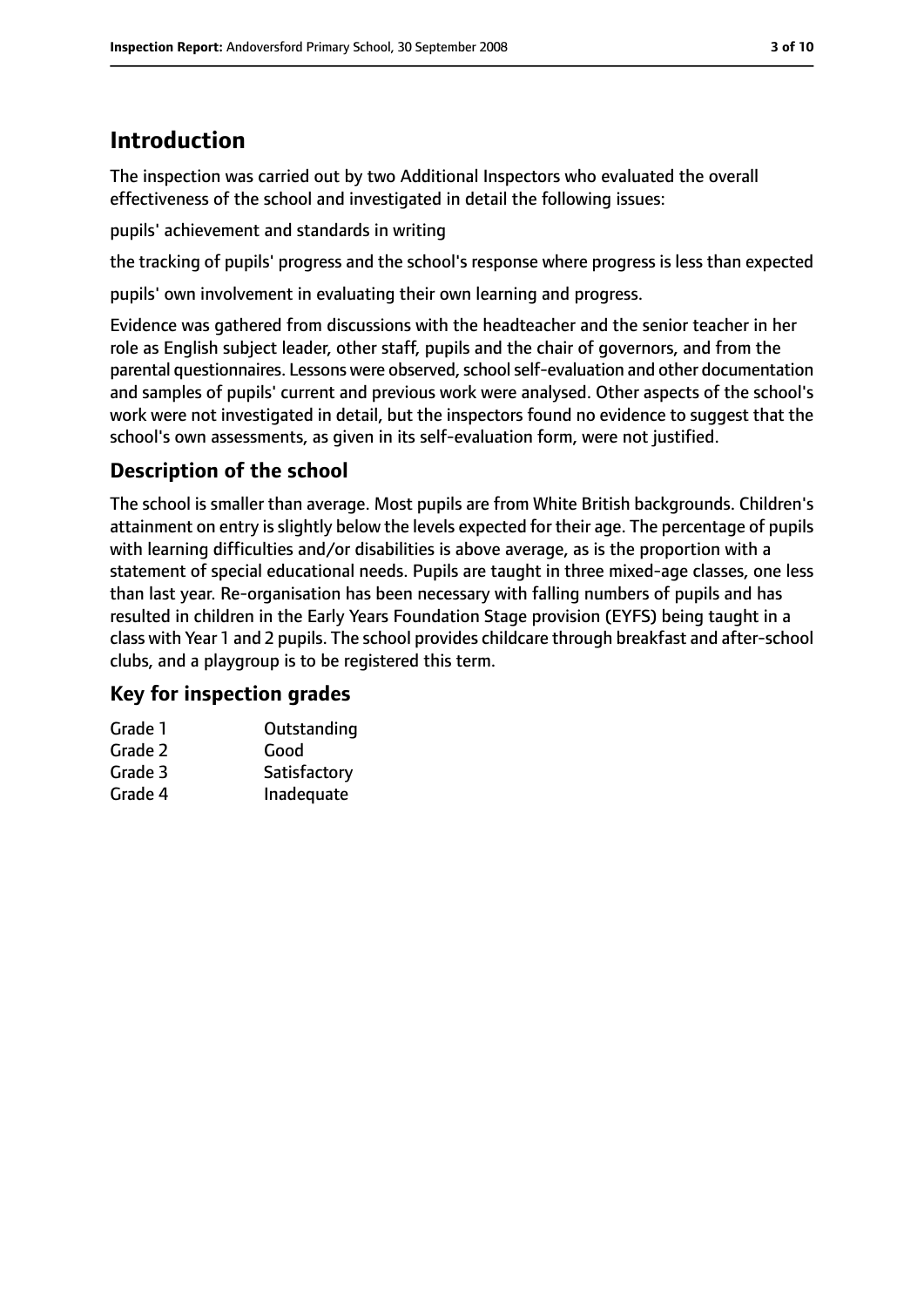## **Overall effectiveness of the school**

#### **Grade: 3**

This school provides a satisfactory standard of education. It has some good features, most noticeably in aspects of subject leadership and pupils' personal development.

Children's attainment on entry to the EYFS varies annually owing to the small numbers and the proportion of each cohort with learning difficulties and/or disabilities. Thisimpacts on standards attained in each year group. Whilst standards overall are broadly average, there are significant variations between year groups. The most recent assessments and national tests, completed in the summer term, showed standards to be well above average at the end of the Reception year, above average at the end of Year 2 but below average at the end of Year 6. Year 6 results were above average in previous years.

Achievement is satisfactory but has fluctuated between year groups in the past. The good progress from Reception to Year 2 has not been maintained in Years 3 and 4, where there has been significant underachievement in reading, writing and mathematics. This has left too many pupils having to catch up in Years 5 and 6 in order to attain the targets set for them by the time they leave the school. A significant factor affecting achievement has been a lack of rigour in the way that pupils' progress has been checked and weaknesses in teaching addressed. This is starting to improve with the recent adoption of systems to monitor progress regularly and provide specific support wherever a pupil or year group is underachieving. The effect is most evident in improved achievement and standards in reading and writing across the school, and this is also due to a better quality of learning and teaching.

Learning and teaching are satisfactory, but there is variation between year groups. Teaching is outstanding in Years 5 and 6. All teachers have good relationships with their pupils. Collaboration between teachers and teaching assistants is effective and most have a sound understanding of the specific needs of individual pupils. This understanding has improved since the introduction of systematic checking of progress and the setting of specific targets for pupils in their learning. However, the matching of work to the needs of pupils of different abilities is not yet consistently good, because new systems are not yet embedded. Target setting was first introduced for writing and has now been extended to reading and mathematics. Pupils know their targets well and say that they are helpful and make them more confident. A new marking system has also been introduced.

The school provides a satisfactory curriculum and a good range of extra-curricular clubs and activities that are popular and enrich pupils' learning well. Teachers plan suitable opportunities for pupils to use their information and communication technology (ICT) skills in other subjects, and literacy and numeracy skills are starting to be used better. There is good provision for the gifted and talented, who are progressing well. These few pupils join older pupils for literacy and numeracy lessons and have additional work in a small group each week. There is similarly good provision for those with learning difficulties and or/disabilities and this helpsthese pupils to make good progress. The strengths of the EYFS curriculum, that existed when it was a single class, contributed to the children's very good progress. The planning of this curriculum alongside that for Years 1 and 2 is still being developed.

Most pupils enjoy school and all that they do there. This is a good feature of what is satisfactory personal development and well-being overall. They generally behave well in lessons and around the school. They appreciate that they have opportunities to express views on life in school such as through questionnaires or when, as recently, they were asked to comment on a new learning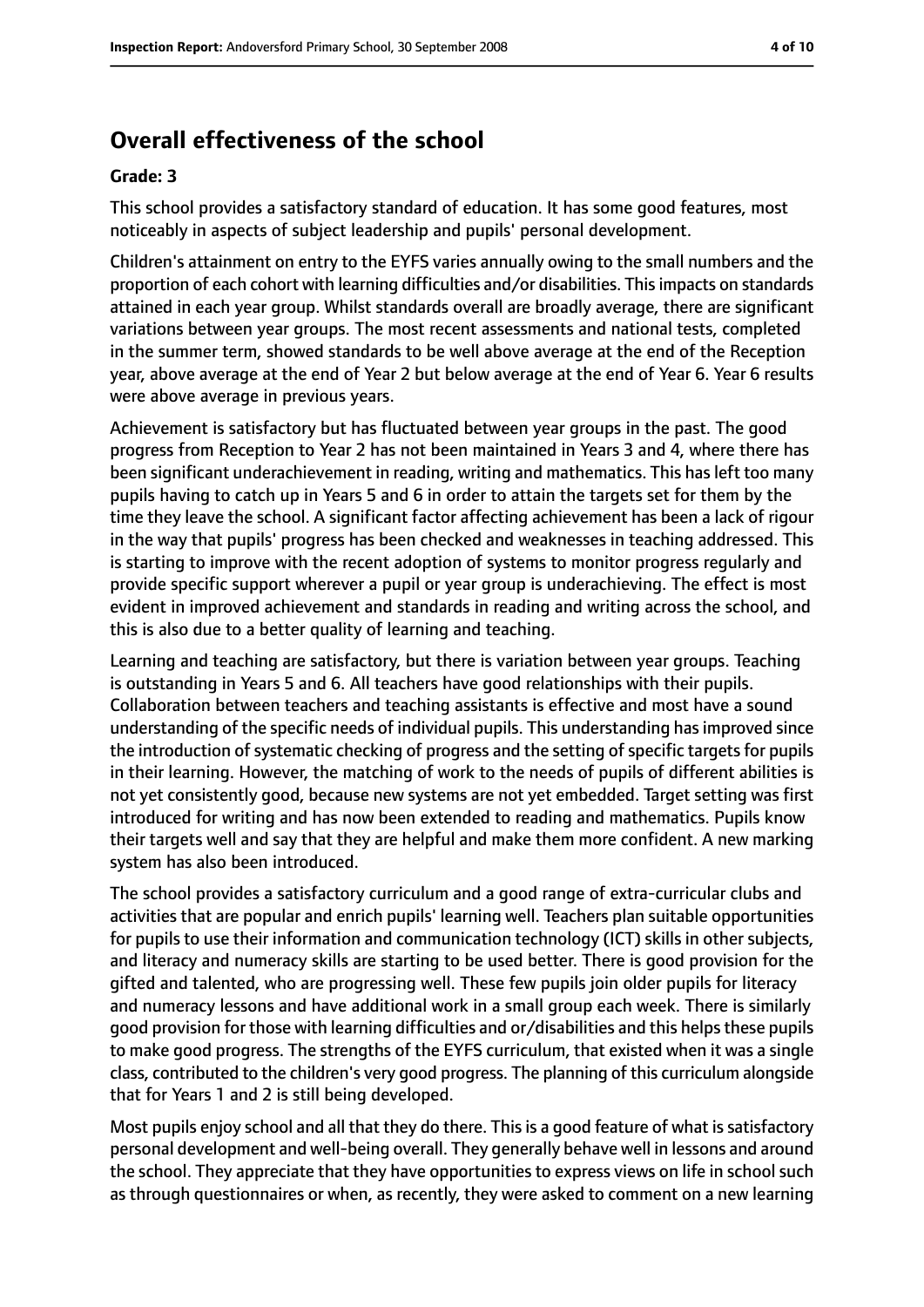and teaching policy. However, they are frustrated by the fact that membership of the school council is restricted to Year 6 pupils and they have limited opportunities to contribute to the day-to-day running of the school community. They talk knowledgeably about the importance of healthy eating and physical activity. Thisindicates a good understanding of healthy lifestyles. They say they feel safe in school and that any bullying or inappropriate behaviour is dealt with promptly by adults. Safeguarding requirements are met and pupils' well-being is enhanced by the childcare provision, for example the breakfast club.

Leadership and management are satisfactory. There has been a positive response to the need to improve achievement and standards and new initiatives are starting to have positive impact. The good improvement in pupils' reading and writing skills is largely due to the outstanding leadership of literacy and the guidance that the literacy leader has provided to ensure better learning and teaching throughout the school. She has made good use of support from local authority personnel as part of a more general support package to speed up school improvement. Parents value the care their children receive, but a significant number do not feel the school is sufficiently approachable and so do not feel they get sufficient response to any concerns. The school benefits from the astute leadership of the governing body. This provides very obvious determination to improve the currently satisfactory governance by increasing governors' own monitoring and evaluation of school development and improvement. The effectiveness of the steps taken recently to move the school forward, particularly the initiatives to improve reading and writing and to check pupils' progress, shows that the school has a satisfactory capacity for further improvement.

#### **Effectiveness of the Early Years Foundation Stage**

#### **Grade: 2**

Parents express their delight with how well the staff help the children settle into school life. Last year, children joined the school with skills slightly below the levels expected for their age, especially in aspects of their language development. The good quality of teaching and learning enabled all children to achieve well and attain a good level of development. By the end of Reception, standards were above average in all areas of learning. The majority are now confident learners who have the maturity to work independently of adult support. Their good personal development and well-being are helped by the opportunities to have special responsibilities around the classroom, but the school has failed to build on this by not including them in the school council. The current Reception children are in a class with Year 1 and 2 pupils, and the creation of this class has been led and managed satisfactorily. The teacher and teaching assistant work closely and successfully to promote all aspects of children's welfare. Planning specifically for Reception children is still under development. The teacher is working to ensure that new EYFS principles are fully integrated into her proven good practice. For example, there is at this stage an over-reliance on simply providing resources in the attractive outdoor learning environment and limited planning of what children should be specifically learning from activities with these resources.

#### **What the school should do to improve further**

- Improve pupils' progress in Years 3 to 4.
- Make sure that the systems for monitoring and evaluation of progress are rigorous and that prompt action is taken where needed to improve teaching and help any pupils shown to be underachieving.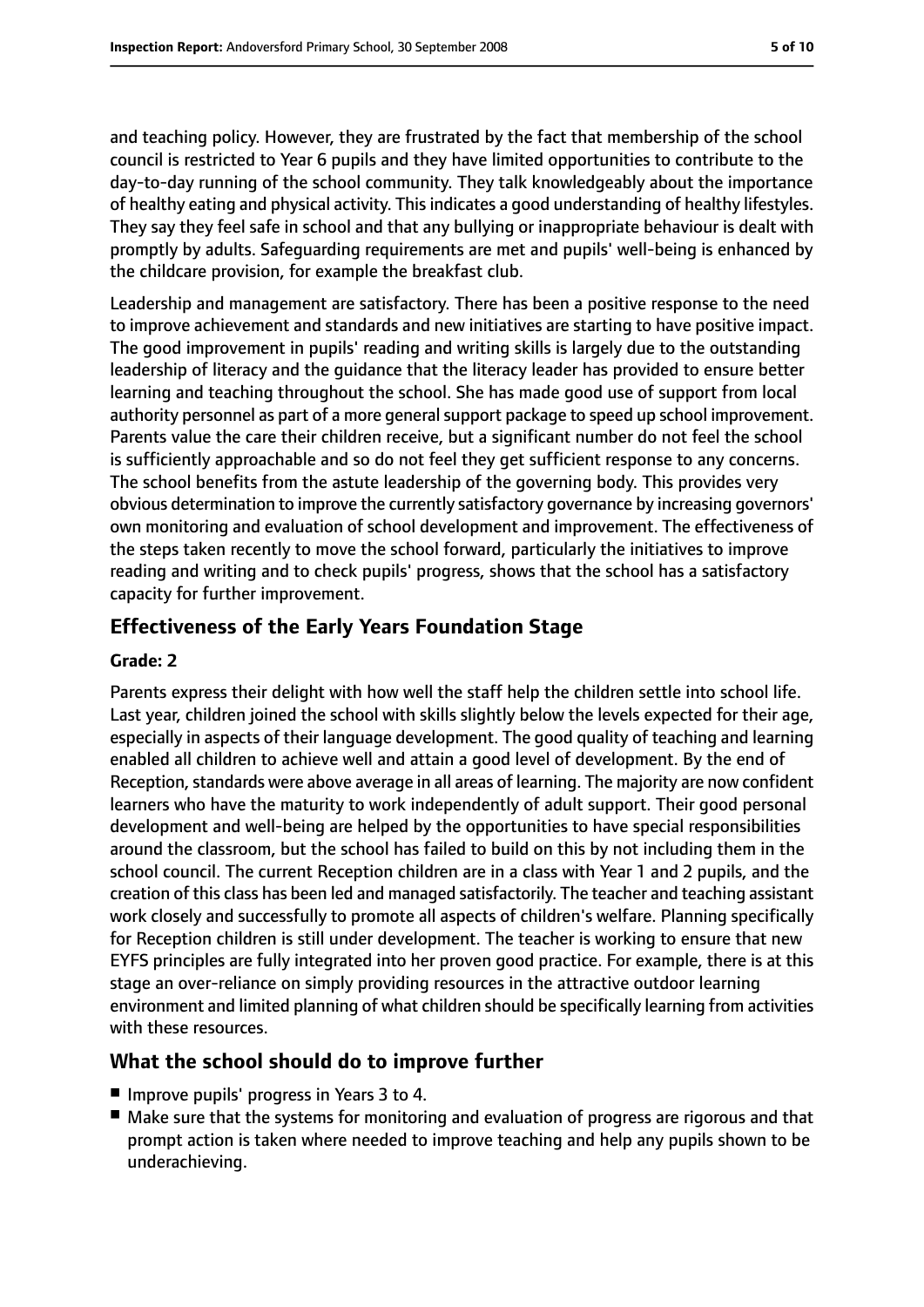■ Improve parents' perceptions of the school's approachability and response to their concerns. A small proportion of the schools whose overall achievement is satisfactory but which have areas of underperformance will receive a monitoring visit by an Ofsted inspector before their next section 5 inspection.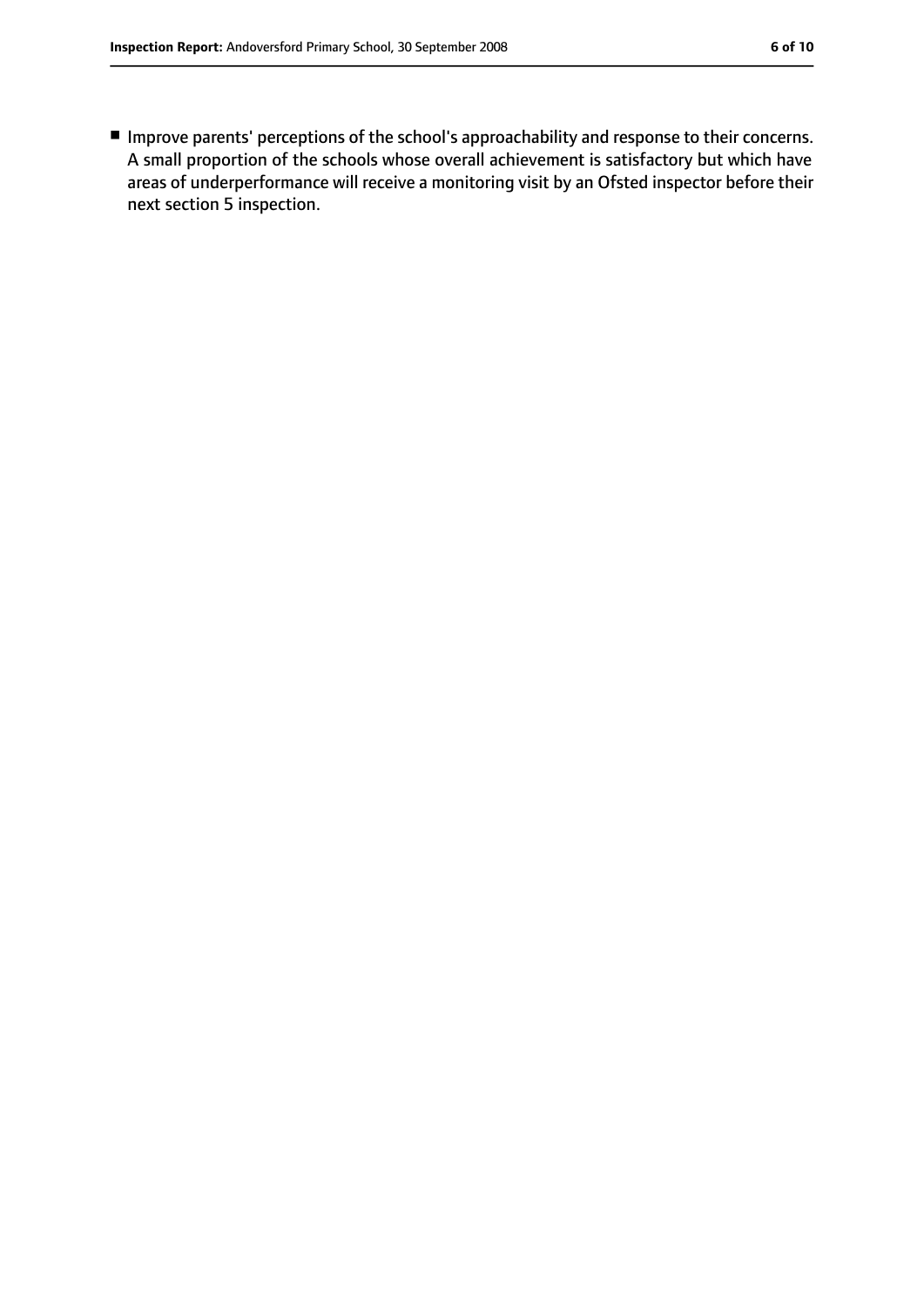**Any complaints about the inspection or the report should be made following the procedures set out in the guidance 'Complaints about school inspection', which is available from Ofsted's website: www.ofsted.gov.uk.**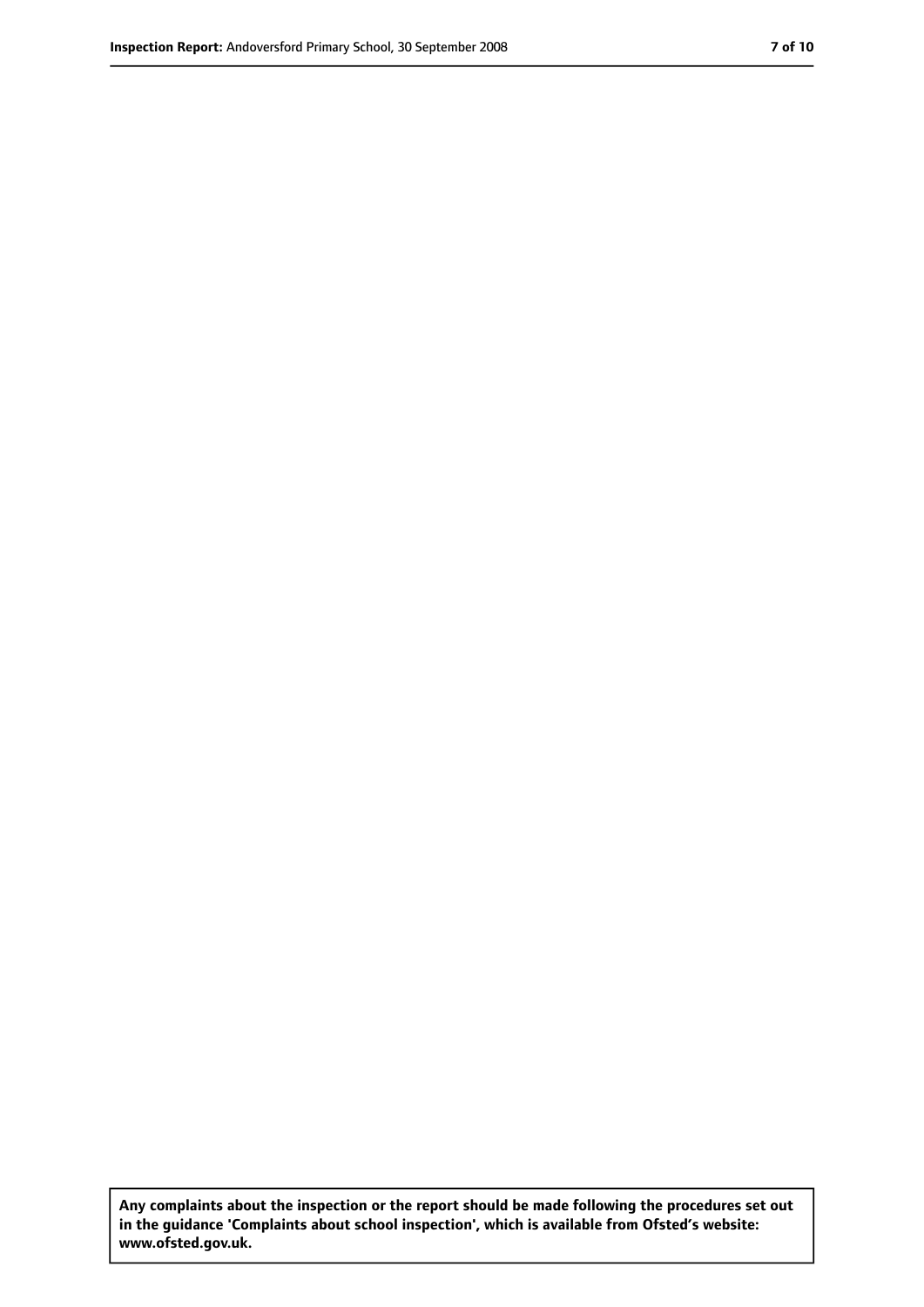# **Inspection judgements**

| Key to judgements: grade 1 is outstanding, grade 2 good, grade 3 satisfactory, and | <b>School</b>  |
|------------------------------------------------------------------------------------|----------------|
| arade 4 inadequate                                                                 | <b>Overall</b> |

#### **Overall effectiveness**

| How effective, efficient and inclusive is the provision of<br>education, integrated care and any extended services in meeting the<br>needs of learners? |     |
|---------------------------------------------------------------------------------------------------------------------------------------------------------|-----|
| Effective steps have been taken to promote improvement since the last<br>inspection                                                                     | Yes |
| How well does the school work in partnership with others to promote learners'<br>well being?                                                            | 3   |
| The capacity to make any necessary improvements                                                                                                         |     |

## **Effectiveness of the Early Years Foundation Stage**

| How effective is the provision in meeting the needs of children in the<br>EYFS?              |  |
|----------------------------------------------------------------------------------------------|--|
| How well do children in the EYFS achieve?                                                    |  |
| How good are the overall personal development and well-being of the children<br>in the EYFS? |  |
| How effectively are children in the EYFS helped to learn and develop?                        |  |
| How effectively is the welfare of children in the EYFS promoted?                             |  |
| How effectively is provision in the EYFS led and managed?                                    |  |

#### **Achievement and standards**

| How well do learners achieve?                                                                               |  |
|-------------------------------------------------------------------------------------------------------------|--|
| The standards <sup>1</sup> reached by learners                                                              |  |
| How well learners make progress, taking account of any significant variations<br>between groups of learners |  |
| How well learners with learning difficulties and/or disabilities make progress                              |  |

#### **Annex A**

<sup>&</sup>lt;sup>1</sup>Grade 1 - Exceptionally and consistently high; Grade 2 - Generally above average with none significantly below average; Grade 3 - Broadly average to below average; Grade 4 - Exceptionally low.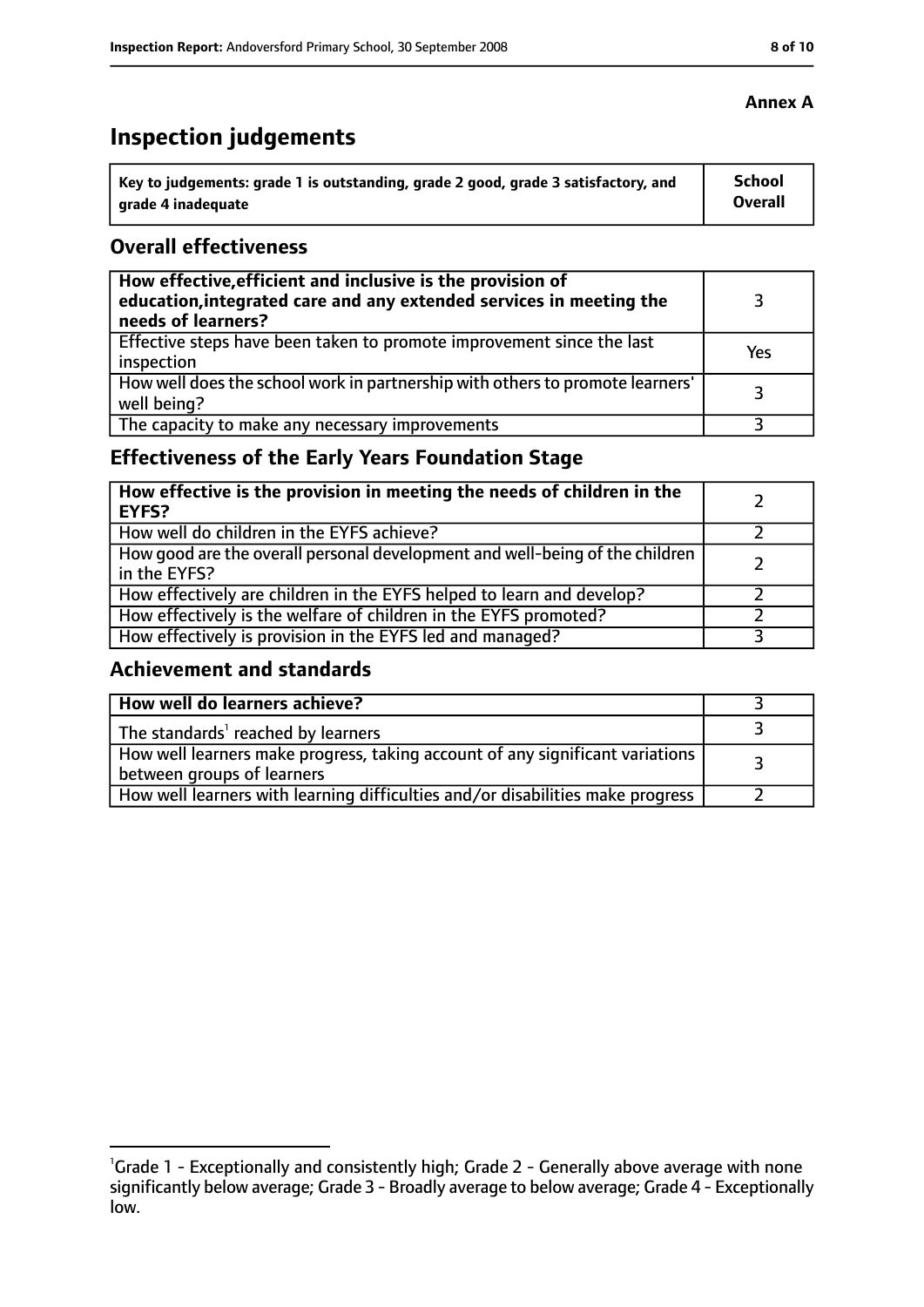## **Personal development and well-being**

| How good are the overall personal development and well-being of the<br>learners?                                 |  |
|------------------------------------------------------------------------------------------------------------------|--|
| The extent of learners' spiritual, moral, social and cultural development                                        |  |
| The extent to which learners adopt healthy lifestyles                                                            |  |
| The extent to which learners adopt safe practices                                                                |  |
| The extent to which learners enjoy their education                                                               |  |
| The attendance of learners                                                                                       |  |
| The behaviour of learners                                                                                        |  |
| The extent to which learners make a positive contribution to the community                                       |  |
| How well learners develop workplace and other skills that will contribute to<br>their future economic well-being |  |

# **The quality of provision**

| $\mid$ How effective are teaching and learning in meeting the full range of<br>  learners' needs?       |  |
|---------------------------------------------------------------------------------------------------------|--|
| How well do the curriculum and other activities meet the range of needs and<br>  interests of learners? |  |
| How well are learners cared for, quided and supported?                                                  |  |

## **Leadership and management**

| How effective are leadership and management in raising achievement<br>and supporting all learners?                                              |     |
|-------------------------------------------------------------------------------------------------------------------------------------------------|-----|
| How effectively leaders and managers at all levels set clear direction leading<br>to improvement and promote high quality of care and education |     |
| How effectively leaders and managers use challenging targets to raise standards                                                                 |     |
| The effectiveness of the school's self-evaluation                                                                                               | 3   |
| How well equality of opportunity is promoted and discrimination eliminated                                                                      | 3   |
| How well does the school contribute to community cohesion?                                                                                      | 3   |
| How effectively and efficiently resources, including staff, are deployed to<br>achieve value for money                                          | 3   |
| The extent to which governors and other supervisory boards discharge their<br>responsibilities                                                  |     |
| Do procedures for safequarding learners meet current government<br>requirements?                                                                | Yes |
| Does this school require special measures?                                                                                                      | No  |
| Does this school require a notice to improve?                                                                                                   | No  |